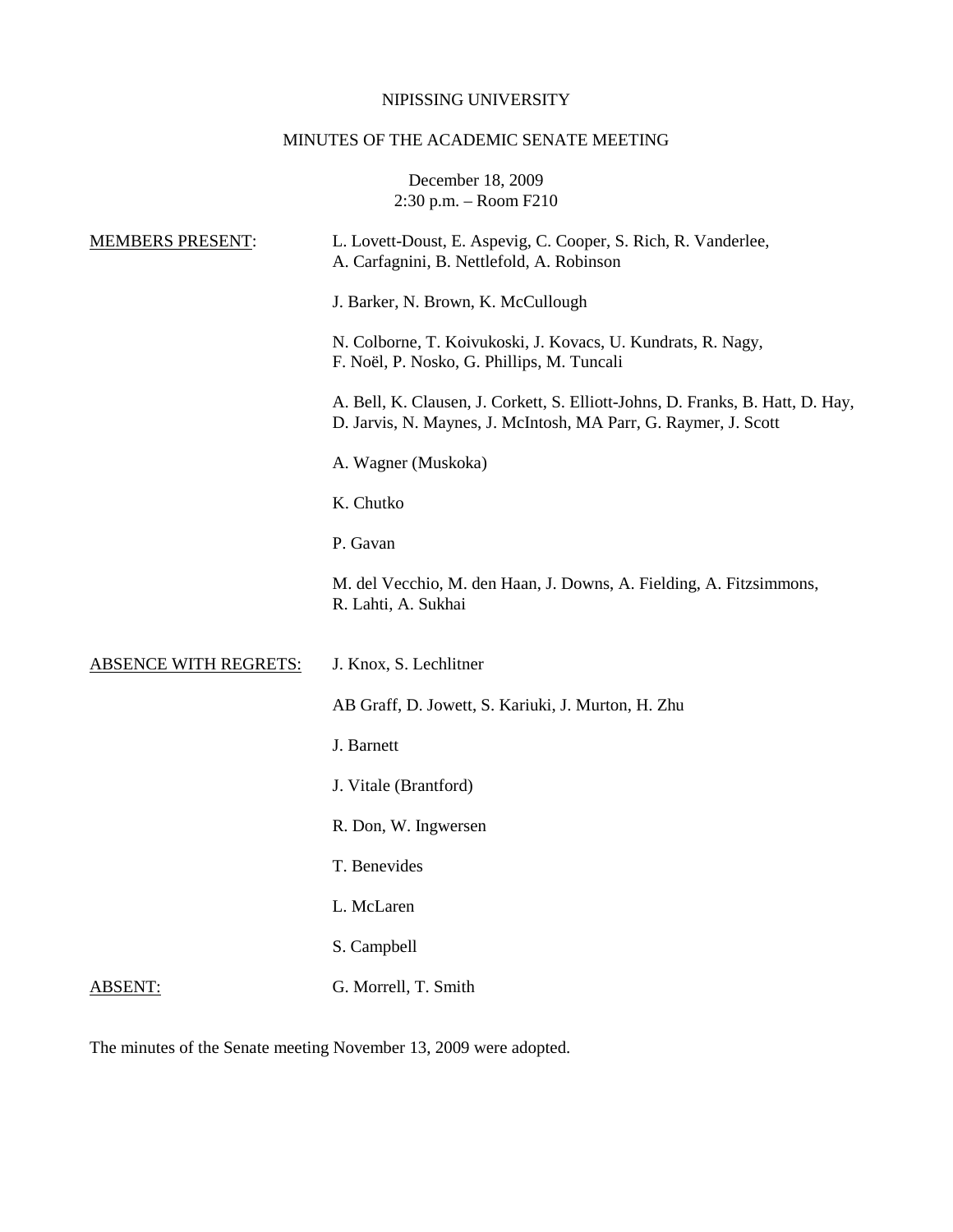# Senate Executive Committee

MOTION 1: Moved by E. Aspevig, C. Cooper seconded by E. Aspevig that the Report of the Senate Executive Committee dated December 10, 2009 be received. CARRIED

## Academic Planning Committee

MOTION 2: Moved by E. Aspevig, seconded by R. Vanderlee that Senate receive the Report of the Academic Planning dated October 23, 2009. CARRIED

### Undergraduate Studies Committee

| <b>MOTION 3:</b> | Moved by C. Cooper, seconded by S. Rich that Senate receive the Report of the<br>Undergraduate Studies Committee dated November 17, 2009.<br><b>CARRIED</b>                                                                                                                                                                                                                                                                                                         |
|------------------|---------------------------------------------------------------------------------------------------------------------------------------------------------------------------------------------------------------------------------------------------------------------------------------------------------------------------------------------------------------------------------------------------------------------------------------------------------------------|
| <b>MOTION 4:</b> | Moved by C. Cooper, seconded by J. Kovacs that Senate approve the addition of<br>ANTR3006 - Anthropology of Development in the Canadian North, as outlined.<br><b>CARRIED</b>                                                                                                                                                                                                                                                                                       |
| <b>MOTION 5:</b> | Moved by C. Cooper, seconded by J. Scott that Senate approve the amendment of the<br>degree requirements for the Classics Bachelor of Arts (Honours) Combined Major with<br>History as outlined.<br><b>CARRIED</b>                                                                                                                                                                                                                                                  |
| <b>MOTION 6:</b> | Moved by C. Cooper, seconded by J. Corkett that Senate approved the following as an<br>omnibus motion:<br>substantive changes in course title, description and prerequisite to FAVA3026 as<br>outlined;<br>substantive changes in course title and description to FAVA3027 as outlined;<br>٠<br>approve the addition of FAVA3126 – Screenprinting, as outlined, and<br>$\bullet$<br>approve the addition of FAVA 3127 - Lithography, as outlined.<br><b>CARRIED</b> |
| <b>MOTION 7:</b> | Moved by C. Cooper, seconded by P. Nosko that Senate approve the revision of the<br>prerequisites, as outlined, for:<br><b>FAVA 3377</b><br>$\bullet$<br><b>FAVA 2237</b><br>$\bullet$<br><b>FAVA 3047</b><br>$\bullet$<br><b>FAVA 4046</b><br>$\bullet$<br><b>FAVA 4056</b><br>$\bullet$<br><b>FAVA 4057</b><br>$\bullet$<br><b>FAVA 3036</b><br>$\bullet$<br><b>FAVA 4036</b><br>$\bullet$<br><b>FAVA 2047</b><br><b>CARRIED</b>                                  |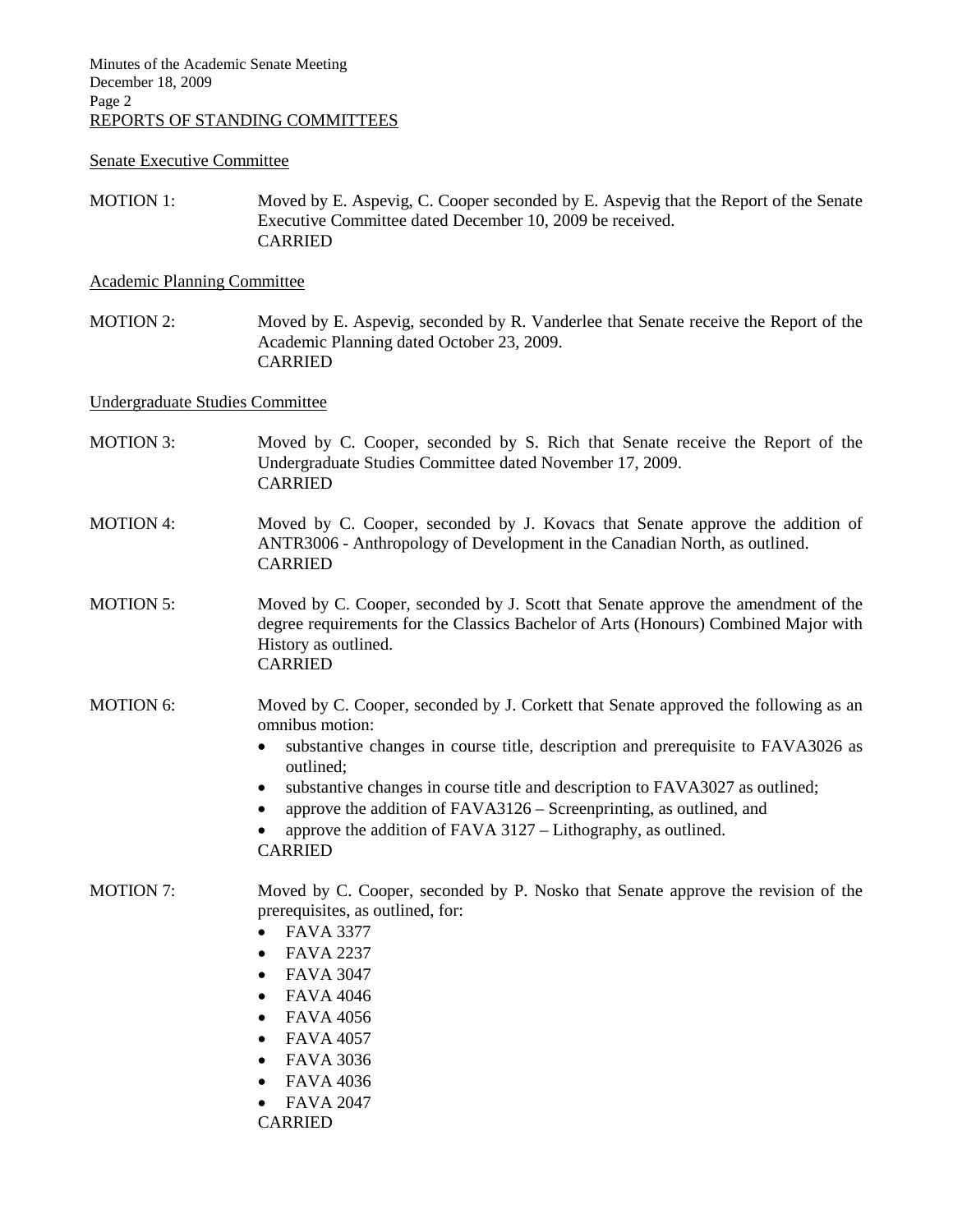Minutes of the Academic Senate Meeting December 18, 2009 Page 3 MOTION 8: Moved by C. Cooper, seconded by S. Rich that Senate approve the addition of FAVA2146 - Design and Colour I and FAVA2147 - Design and Colour II, and the deletion of FAVA2045 – Design and Colour, as outlined. CARRIED MOTION 9: Moved by C. Cooper, seconded by R. Vanderlee that Senate approve the revision of

the program requirements for the Bachelor of Fine Arts degree and the Bachelor of Arts (3-year general) single and combined major in Fine Arts. CARRIED

## Teaching and Learning Committee

- MOTION 10: Moved by R. Nagy, seconded by S. Elliott-Johns that Senate receive the Report of the Teaching & Learning Committee dated December 3, 2009 as amended. CARRIED
- MOTION 11: Moved by R. Nagy, second by C. Cooper that effective January 1, 2010, the writing competency test be discontinued as part of the requirements for graduation and that a task force will report to the Teaching and Learning Committee in May 2010 regarding a more explicit, simplified, voluntary, and faculty-specific approach to enhancing literacy and other competencies across the curriculum for all students.
- MOTION 12: Moved by U. Kundrats, seconded by MA Parr that Motion 2 of the Report of the Teaching and Learning Committee be split. DEFEATED
- MOTION 13: Moved by R. Nagy, second by C. Cooper that effective January 1, 2010, the writing competency test be discontinued as part of the requirements for graduation and that a task force will report to the Teaching and Learning Committee in May 2010 regarding a more explicit, effective, voluntary, and faculty-specific approach to enhancing literacy and other competencies across the curriculum for all students. CARRIED

#### AMENDMENT of BY-LAWS

- MOTION 14: Moved by K. McCullough, seconded by G. Raymer that Article  $9.2.1(c(i))$  of the Senate bylaws be removed from the terms of reference of the Admissions and Enrolment Subcommittee and added to the terms of reference of the Undergraduate Studies Committee as Article 9.3(c(iv)). CARRIED
- MOTION 15: Moved by K. McCullough, seconded by S. Rich that Article 9.3.1(c(iv)) of the Senate bylaws be removed from the terms of reference of the Undergraduate Standing and Petitions Subcommittee and added to the terms of reference of the Senate Executive Committee as Article 9.1(c(ix)). CARRIED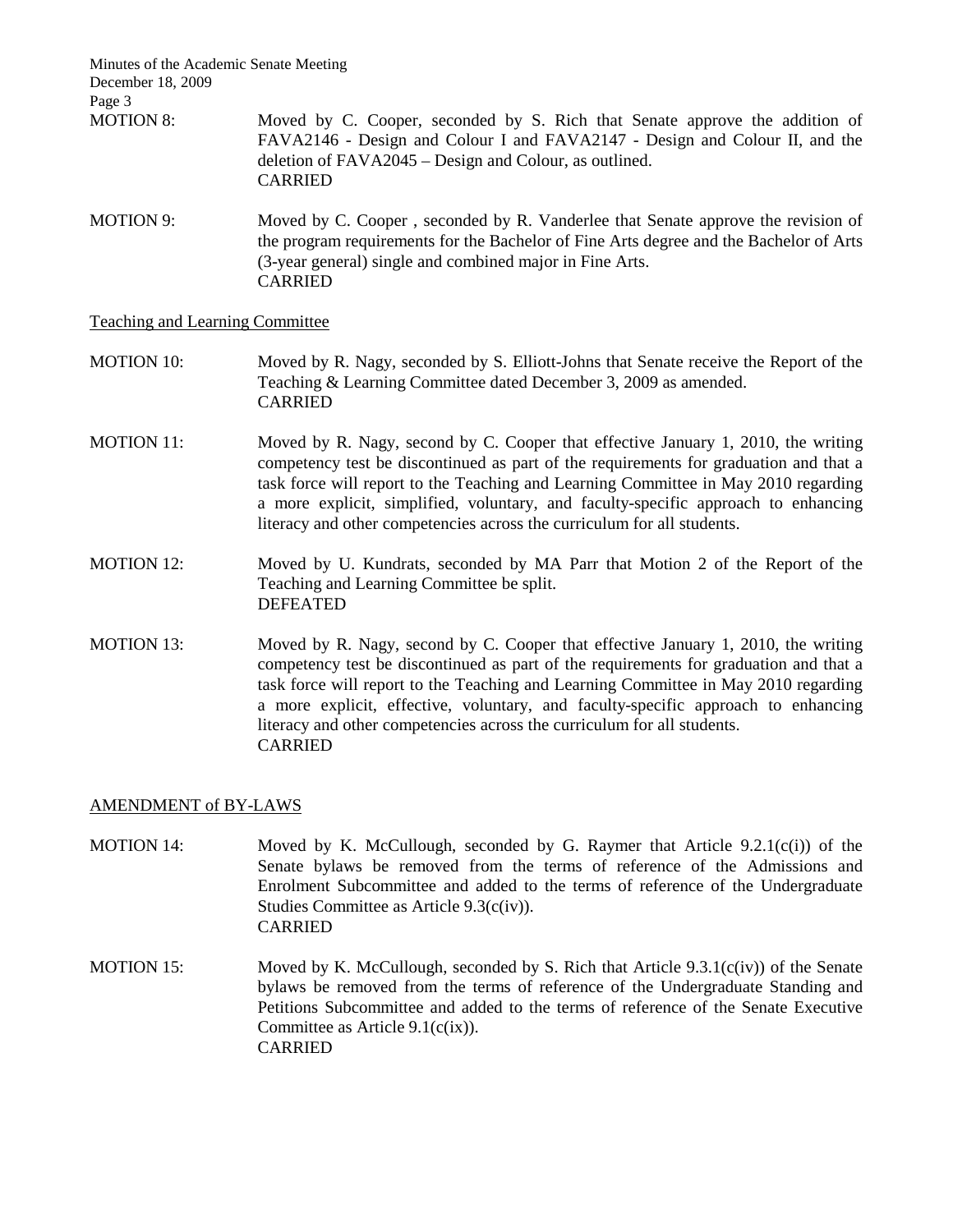Minutes of the Academic Senate Meeting December 18, 2009 Page 4

| <b>MOTION 16:</b> | Moved by K. McCullough, seconded by C. Cooper that Article 6.3 of the Senate<br>bylaws be modified so that Announcements be moved from its current position as<br>$6.3(a(iv)$ to $6.3(a(xi))$ .<br><b>CARRIED</b>       |
|-------------------|-------------------------------------------------------------------------------------------------------------------------------------------------------------------------------------------------------------------------|
| <b>MOTION 17:</b> | Moved by K. McCullough, seconded by S. Elliot-Johns that Article 9.2(a) of the Senate<br>bylaws be amended to add "the Executive Director Library, Services, or designate" as<br>a non-voting member.<br><b>CARRIED</b> |

# **ELECTIONS**

• Elect six (6) Faculty members, one faculty member from each Faculty representing the Tri-council disciplines to include 2 CIHR, 2 NSERC and 2 SSHRC, to the University Research Council.

## **CIHR**

| $\ddotsc$<br>Nominated: | T. Curwen, D. Hemsworth, T. Smith                                               |
|-------------------------|---------------------------------------------------------------------------------|
| Elected:                | D. Hemsworth, T. Smith                                                          |
| <b>NSERC</b>            |                                                                                 |
| Nominated:              | J. Dech, J. Kovacs, G. Raymer, V. Valov                                         |
| Elected:                | J. Kovacs, G. Raymer                                                            |
| <b>SSHRC</b>            |                                                                                 |
| Nominated:              | A. Clendinning, T. Curwen, R. Gendron, D. Gosse, J. Nadeau, D. Neal, D. Jarvis, |
|                         | S. Winters                                                                      |
| Elected:                | A. Clendinning, D. Jarvis                                                       |

• Elect two (2) Faculty members, one (1) female and one (1) male, from the Faculty of Education and elected by the Faculty of Education members of Senate to serve on the search committee for an Associate Dean of Education. Of those elected, only one (1) may be a probationary faculty member.

Nominated: N. Maynes, J. McIntosh **Elected: J. McIntosh**

**Acclaimed: J. Scott**

• Elect one (1) Senator to serve as the University's Academic Colleague on the Council of Ontario Universities, for the term January 2010 to June 2010.

Nominated: U. Kundrats, F. Noël **Elected: F. Noël**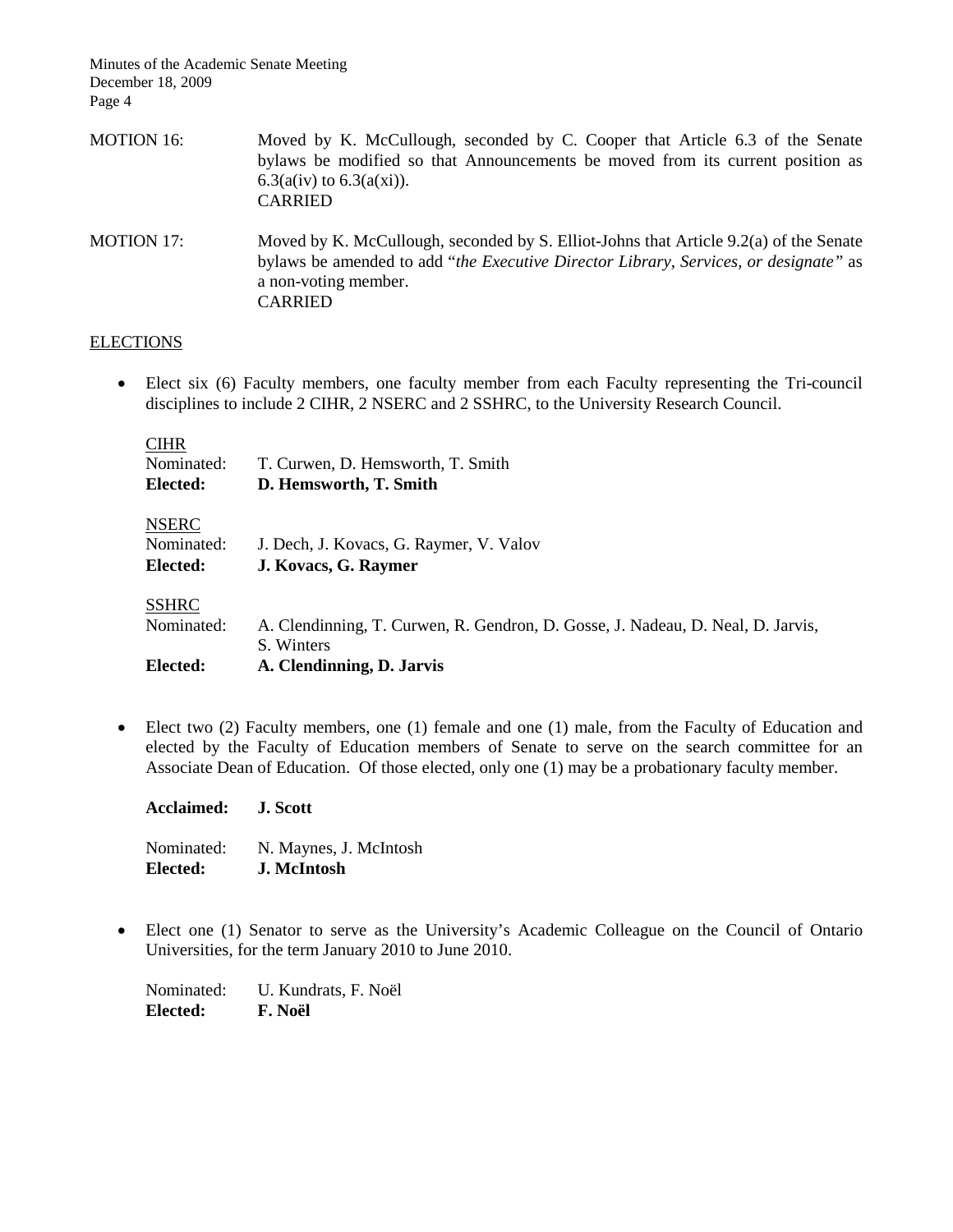# REPORTS FROM OTHER BODIES

# Council of Ontario Universities (Academic Colleague)

Senator Phillips, on behalf of Senator Graff provided an update on several COU issues. She indicated that almost every university in Ontario, except Nipissing and UWO, will have a solvency payment due in the short term, potentially hundreds of millions of dollars. Nipissing and UWO are exempt because we are defined contribution not defined benefit. Consequently other universities are cutting their budgets to meet the pension shortfall precipitated by the economic crisis and the universities, through COU, are advocating to be exempted from the solvency requirement.

Regarding Reaching Higher 2, COU, on behalf of the universities in Ontario has presented the government with its argument for financial support. COU would like to see "quality" funded. There is a growing recognition that the kind of growth that was sponsored by Reaching Higher I took place at the expense of quality.

Senator Phillips reported that the Academic Colleagues will be preparing a short paper on collaborative online degrees for the April meeting

#### NEW BUSINESS

| <b>MOTION 18:</b> | That Senate consider receipt of the Report of the Academic Planning Committee dated<br>December 11, 2009<br><b>CARRIED</b>                                                                                                                                                                                                                                                                                                                                                                               |
|-------------------|----------------------------------------------------------------------------------------------------------------------------------------------------------------------------------------------------------------------------------------------------------------------------------------------------------------------------------------------------------------------------------------------------------------------------------------------------------------------------------------------------------|
| <b>MOTION 19:</b> | That the Report of the Academic Planning Committee dated December 11, 2009 be<br>received.<br><b>CARRIED</b>                                                                                                                                                                                                                                                                                                                                                                                             |
| <b>MOTION 20:</b> | That Senate amend the Senate Admission Policy on English Language Proficiency to<br>include The Pearson Test of English Academic (PTE Academic) with a minimum<br>overall score of 55 in writing for admission consideration to undergraduate studies and<br>a minimum overall score of 67 including a minimum score of 60 in each of listening,<br>reading, speaking and writing, for admission consideration to the Bachelor of<br>Education (Consecutive). (See Appendix A)<br><b>CARRIED</b>         |
| MOTION 21:        | That Senate amend the undergraduate admission policy to include that graduates of<br>one-year (2 semester) recognized College of Applied Arts and Technology (CAAT)<br>certificate programs with a minimum 3.0 GPA (70%) be considered for admission to<br>undergraduate studies on probation. Such applicants will not be eligible for advanced<br>standing. Program specific subject requirements must still be met in order to be<br>considered for some programs. (See Appendix B)<br><b>CARRIED</b> |

#### ANNOUNCEMENTS

The President commented on Universities' Days held at Queen's Park on November 26. The purpose of this venue is to draw attention to the critical role that universities play in the province as well as to outline the sector's policy requests for the next multi-year plan.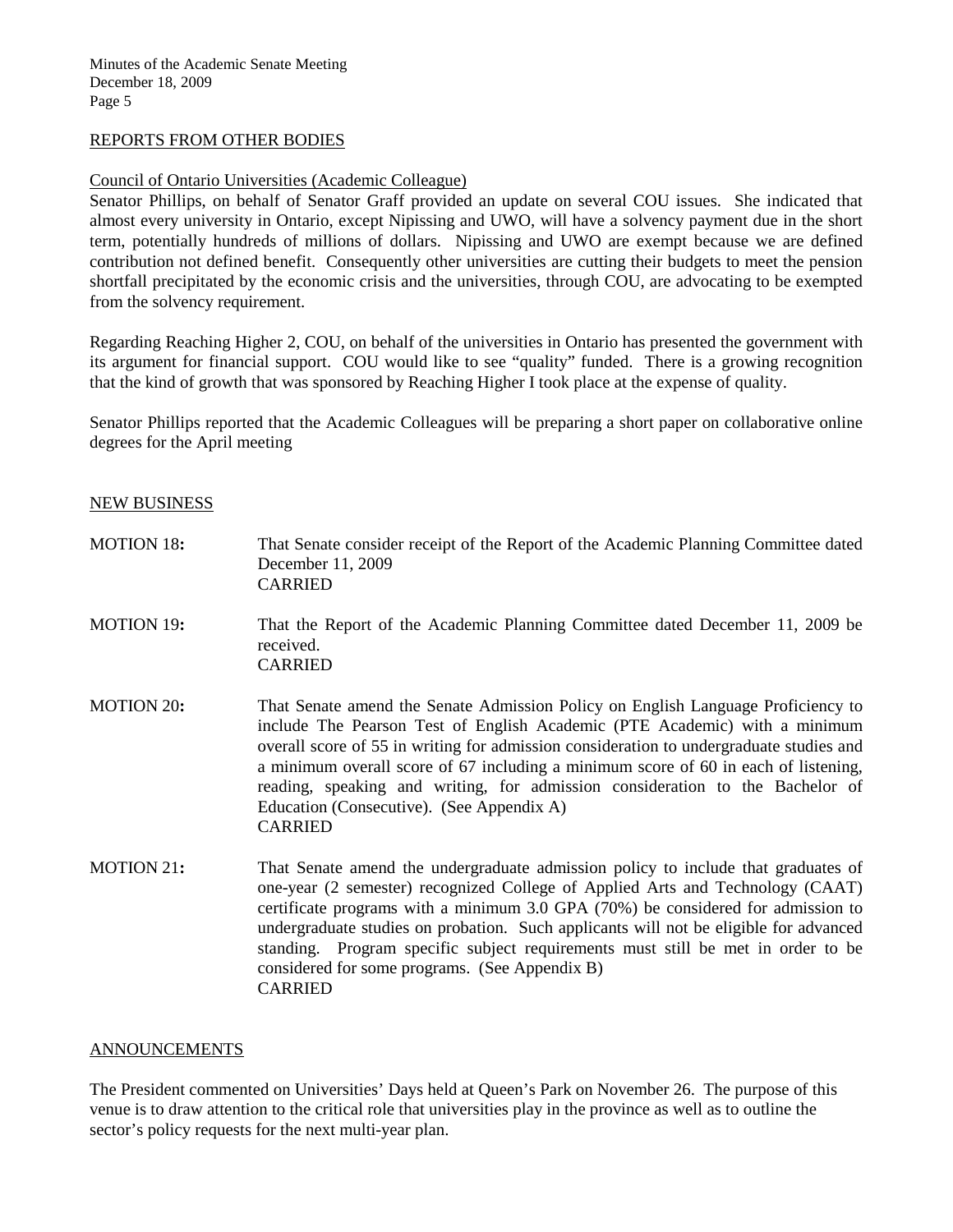The President also noted that COU is requesting an increase to the base budgets of the universities. However, MTCU has indicated their desire to capture system wide goals through to advance differentiated missions and aspirations and that the multi-year accountability agreements (MYAAs) may not be the only means used. The President summarized this concept by stating that funding will probably be based on institution specific goals and get rid of fluctuating targets.

The President was pleased to report that the strategic planning process has begun in earnest with six session held to date. Additional group discussions are planned for the new year.

On December 16, the Office of Aboriginal Initiatives had the pleasure of distributing more than \$40K in bursaries. The President explained that this is part of a funding strategy by MTCU for First Nation post secondary students. The goal is to increase participation and retention rates of First Nation students by providing financial assistance.

The President extended congratulations to the School of Business and Economics faculty and student volunteers for a successful Biomass Conference. She indicated that she has just been notified that Fednor is contributing an additional \$30K towards the conference.

On December 22 at 3:00 p.m. there will be a staff get-together in the front foyer to celebrate the upcoming holidays. Additionally, there will be a Lakers exhibition hockey game against the Waterloo Warriors on January 2 at 2:30 pm. The Learning Library will be the beneficiary of the Rotary Club Jazz Fest on January 16, 2010.

The Vice-President Academic and Research attended a recent OCAV meeting and was pleased to report that Ken Norrie from HEQCO, an advisory group for the provincial government, singled out Nipissing's course UNIV1011, University Success, as important work spearheaded by Senator Carfagnini.

Senator Aspevig noted that the new UPRAC approval process has been significantly revised and the document should arrive in the next few months. Also, a small task force has been formed to review Senate policies and ascertain where there are gaps. Currently, there are four members on this ad hoc group and Senator Aspevig is requesting additional volunteers.

The Vice-President of Finance and Administration thanked the faculty and students who helped with the official opening of the research wing. She also add that there has been a delay on the delivery of steel that will be used for the connector between the H and R wings. However, she was pleased to report that the Learning Library is moving ahead on schedule.

The Dean of Applied and Professional Studies was pleased to announce that Dr. John Nadeau from the School of Business and Economics was a co-recipient of the Best Paper Award at the International Conference on Destination Branding and Marketing in China.

The Dean of Arts and Science commented on the successful book launch hosted by the Library on December 3. The launch represented 17 works by 19 authors.

NUSU President, Senator den Haan was pleased to report that the Shinerama campaign had its most successful year to date, raising almost \$24K, surpassing a long standing record. The campaign was also nationally recognized with the most improved Shinerama campaign award. The students have been involved in several other fundraising events most notably "Movember" for prostate cancer awareness and "Soles for Africa." Senator den Haan also reported that the newest recognized student group campus was the Pride group.